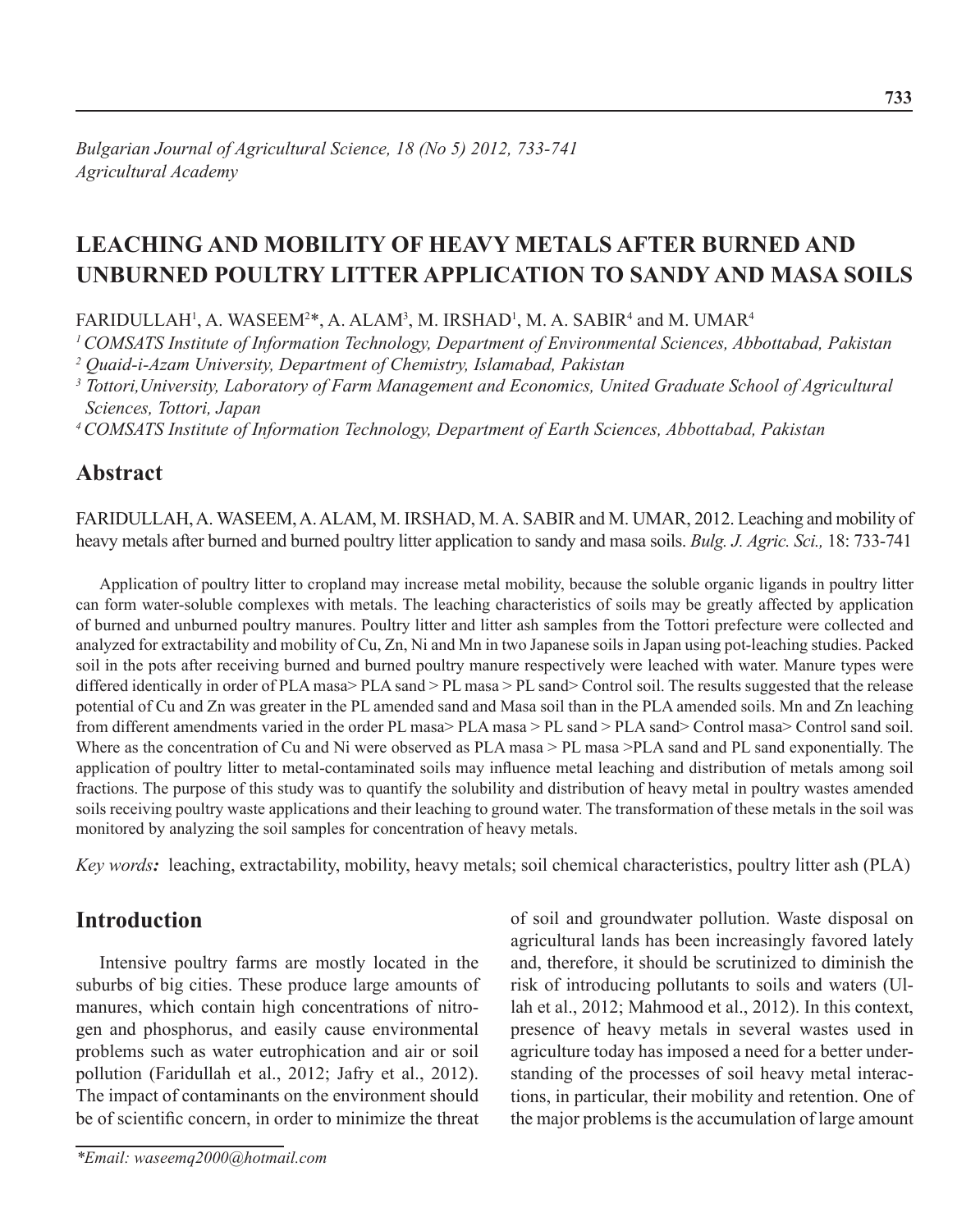of wastes, especially manure and litter, generated by intensive production. Large-scale accumulation of these wastes may pose disposal and pollution problems unless environmentally and economically sustainable management technologies are evolved (Sharpley et al., 2007). Poultry litter has been applied to agricultural soils for decades as an organic fertilizer, because it is a good source of plant nutrients. Poultry litter, a combination of excreta, feathers, wasted feed, and bedding materials, is a valuable by-product of poultry production. Poultry waste contains all essential nutrients including micronutrients and it has been well documented that it provides a valuable source of plant nutrients (Chan et al., 2008; Harmel et al., 2009), especially for organic growers and disposal of poultry litter may alter metal status in soil by affecting metal solubility.

The soluble complexes with heavy metals can be transported downward and possibly deteriorate groundwater quality. Addition of poultry manure to soils not only helps to overcome the disposal problems but also enhances the physical, chemical and biological fertility of soils (McGrath et al., 2009). Addition of poultry manure has been shown to improve the fertility of the cultivated soil by increasing the organic matter content, water holding capacity, oxygen diffusion rate and the aggregate stability of the soils (Adeli et al., 2009).

Most of the environmental problems associated with improper practices of land application of manure byproducts have centred on the contamination of ground and/or surface water with two major nutrients, N and P (Sims et al., 2005). However, manure by-products may also contain other potentially toxic trace elements, such as arsenic (As), copper (Cu) zinc (Zn), and nickel (Ni) which, to date, have received less attention.

In order to avoid metal accumulation in soil, there are laws or regulations in many countries, which define threshold concentrations and loading rates of heavy metals on agricultural soil to protect the soil environment from potentially detrimental effects. However, of particular importance is the application of poultry litter or sewage sludge to soil, which contains high levels of heavy metals (from either contamination or parent materials). In this case, the soluble organic ligands might increase the migration of metals as organic complexes, and, therefore, deteriorate groundwater quality. Poultry

manure is rich in nutrients. The estimates show that if poultry manure is properly managed it can contribute about 101 thousand tones of nitrogen, 58 thousand tones of  $P_2O_5$  and 26 thousand tones of  $K_2O$  (FAO).

In order to understand metal mobilization by soluble organic ligands in poultry litter, leaching experiments were employed to investigate the movement of Zn, Cu, Mn and Ni in Poultry litter and litter ash-amended soils.

#### **Materials and Methods**

Poultry litter was collected from Tottori prefecture, Japan. The litter was air dried, crushed and sieved (< 250 micron) to ensure homogeneity. The PL was weighed up to 100g into porcelain crucibles and ashes simultaneously in the muffle furnace at  $600^{\circ}$ C for 2 h. On removal from the oven, the samples were placed in glass desiccators and allowed to cool for 30 min. The selection of 600°C burning temperature was based on our previous study (Faridullah et al., 2008a), where total extractable P and some other metals fraction was obtained at its highest in the burned poultry litter.

In this study, sandune and masa soil was used. According to the United Soil Classification System of Japan (2002), soil is classified as Sand dune Regosol and masa Terrestrial Regosol. The physicochemical properties of the PL and PLA reported in Table 1 were determined by using the procedures described previously (Faridullah et al., 2012).

## **Results and Discussion**

The soil leaching methods used in this study represent a simplification of the natural processes. The metal movement with soluble organics in the field will be much slower than in the soil pots due to the heterogeneity of soils. The results of leaching with PLA in soil columns may represent a long period under natural field conditions. Soils amended either PL (Poultry litter) or PLA (Poultry litter ash) differed greatly from those with no litter application. PLA application to soils significantly increased average metals as compared to soils amended with PL or control. Unamended soil released the lowest amount of metals as compare to PLA and PL. For litter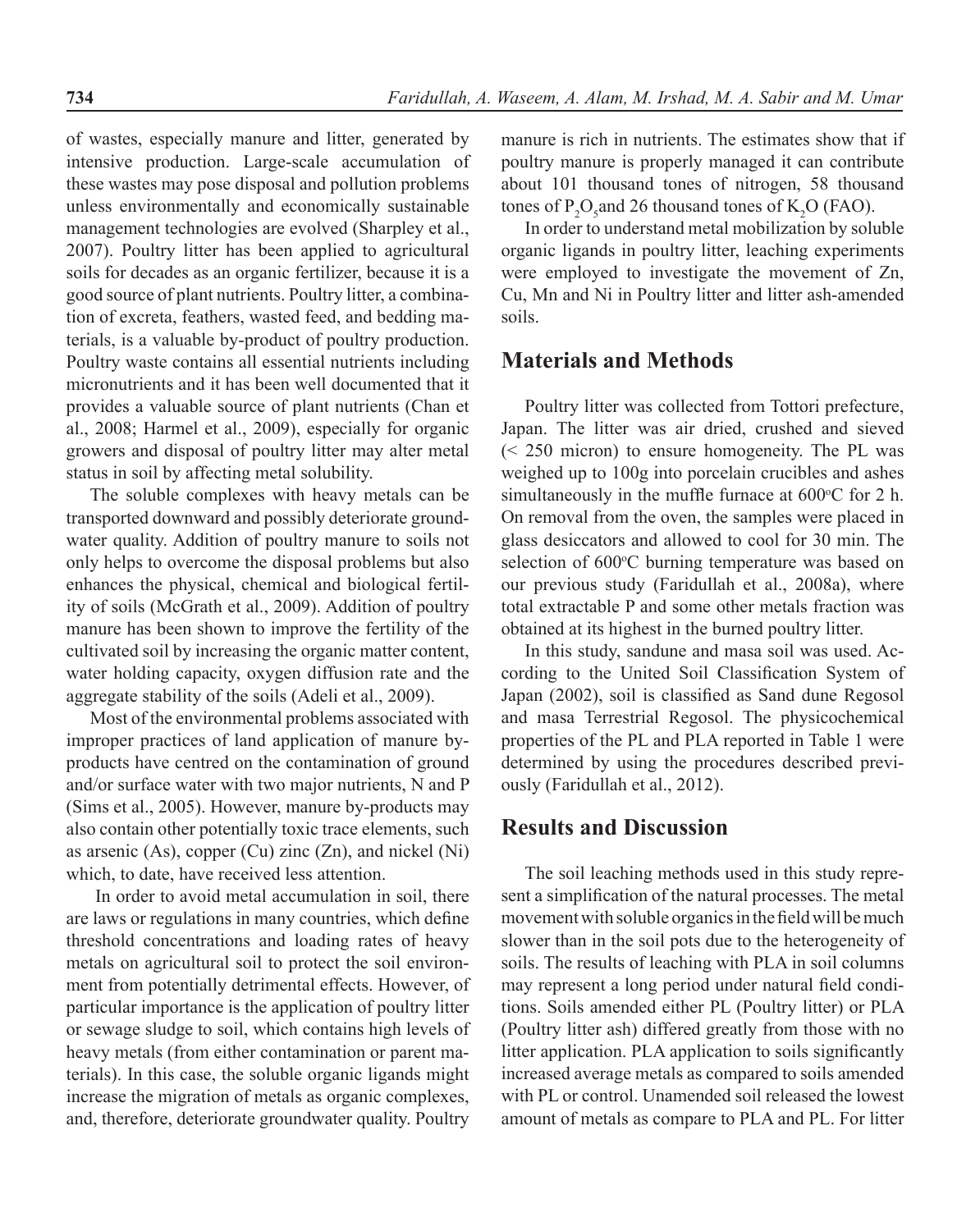| sciected Unaracteristics of Fourtry meer and Fourtry meer ash used for this study |                  |             |                                  |     |               |          |                                 |          |       |          |        |     |      |
|-----------------------------------------------------------------------------------|------------------|-------------|----------------------------------|-----|---------------|----------|---------------------------------|----------|-------|----------|--------|-----|------|
| Manure                                                                            | EС<br>$dSm^{-1}$ | pH<br>(1:5) | TN                               | TC  | Water Soluble |          | Ammonium acetate<br>extractable |          | Total |          |        |     |      |
| type                                                                              |                  |             |                                  |     | N             | Ca       | Mg                              | K        | Ca    | Mg       | K      | Ca  | Mg   |
|                                                                                   |                  |             | $g kg^{-1}$                      |     |               |          |                                 |          |       |          |        |     |      |
| PL                                                                                | 13.1             | 7.7         | 55.5                             | 408 | 26.1          | 3.1      | 1.4                             | 0.85     | L.70  | 0.10     | 42     | 18  | 7.9  |
| <b>PLA</b>                                                                        | 31.1             | 11.5        | 18.5                             | 231 | 48.9          | 0.5      | 0.4                             | 2.31     | 4.63  | 0.16     | 154    | 100 | 20.3 |
|                                                                                   | $H.O-Cu$         |             | $H0$ Mn<br>$H20$ Ni<br>$H20- Zn$ |     | Total Cu      | Total Zn |                                 | Total Mn |       | Total Ni |        |     |      |
|                                                                                   | $mgkg^{-1}$      |             |                                  |     |               |          |                                 |          |       |          |        |     |      |
| PL                                                                                | 0.5              |             | 21.6                             |     | 8.0           | 1.3      |                                 | 163.3    |       | 346.6    | 412.0  |     | 24.6 |
| <b>PLA</b>                                                                        | 1.5              |             | 116.7                            |     | 2.7           | 2.2      |                                 | 335.3    |       | 1080.0   | 1393.3 |     | 74.0 |

**Selected Characteristics of Poultry litter and Poultry litter ash used for this study**

samples (PL and PLA) amended soils, manure types were differed in the order of PLA masa > PLA sand > PL masa > PL sand> Control. The pH of PLA was alkaline (11.5), with electrical conductivity of 31.1 mS cm-1. (Table, 1) The EC values were slightly higher for PLA amendments than PL samples, and pH was higher for the PLA amendments as compare to control. Higher EC of the ash could be attributed to the conversion of organic compound into soluble inorganic compound. With this EC value, PLA could pose a salinity problem if applied in large quantities. For both materials, the pH was highly alkaline, especially in the burned samples, irrespective of the temperature levels.

**Table 1**

Considerably greater concentration of P, K, Ca, Mg were noted from PLA amended masa and sandy soils as compared to PL amendments. Higher concentration in PLA amendment might be due to application of litter ash. In our previous experiments we characterized phosphorus and other nutrients and was found higher concentration of P and other nutrients in the poultry litter ash (Faridullah et al. 2008a and 2008b). The concentration of P, K, Ca and Mg in pre and post leaching soils considerably varied in order of PLA masa> PLA sand>PL masa >PL sand> Control.

For the two types of soils amended with PL and PLA Cu, Mn, Ni and Zn concentrations in the filtrates are presented in Figures 1- 5. Zinc concentrations in the PL amended with Masa, leachate concentration was 7.22 and PL sand was 7.45ml  $L^{-1}$ , while 7.22 and 15.25ml L-1 was observed from PLA masa and PLA sand respectively. The lowest concentrations of Zn were obtained from control masa and sandy soils with 1.42 and 1.15mg  $L^{-1}$  (Figure 2). These results were probably

due to preliminary sorption of organic ligands onto the soil with the creation of new sorbing surfaces. Mitchell et al. (1992) showed that Cu and Zn accumulated to toxic levels for plants in fields with a long history of broiler litter applications. Similar to poultry litter, longterm use of wastewater could elevate the trace element contents in soil (Page and Chang, 1985). In the PLA and PL amended soils, Zn was leached with  $H_2O$  due to solubilization by chelate formation**.** The concentration of trace elements in poultry litter and its by-products could be minimized by controlling the quality of raw feed materials and reducing mineral additives in poultry diet (Van Ryssen, 2008).

Mn and Zn leaching from different amendments varied in the order of PL masa> PLA masa > PL sand > PLA sand> Control masa> Control sand. Where as the concentration of Cu and Ni were observed as PLA masa > PL masa >PLA sand and PL sand (Figures 2-5). McBride et al. (1989) investigated a field site 15 years



**Fig. 1. Average concentration of Heavy metal in leachates**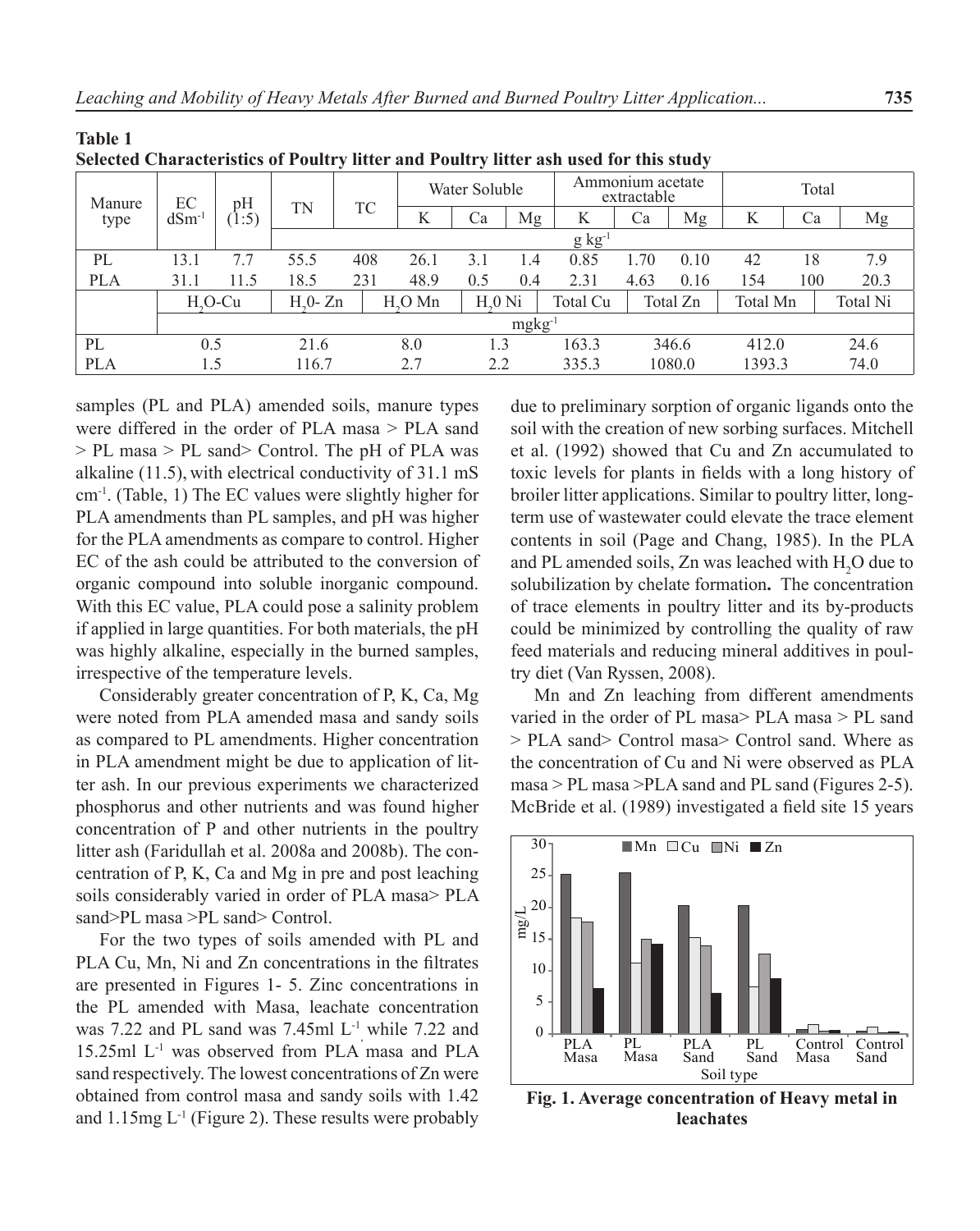after a single heavy sewage sludge application. They found losses of the elements from the applied sewage. It can be inferred that amount of a particular nutrient does not depends upon the amount add to the soil but upon the source of nutrients applied.

The metals in the burned litter amended soils were very soluble. Even when deionized  $H_2$ <sup>0</sup> was used for leaching, the concentrations of metals in the leachate were higher, especially Zn, Cu, Mn and Ni at the beginning of the leaching period for PL and PLA. The leaching of Zn and Mn by the water extract was larger in PL amendments than that for the PLA (Figure 2) indicating a high potential to solubilize these metals in the soil. The water-soluble fraction is certainly the most biologically active. The high toxicity potential of this fraction is proven by the higher sensitivity exhibited by plants grown in hydroponic media. The water-soluble fraction has highest potential of contamination of food



**Fig. 2. Leaching fractions for Zn**



**Fig. 3. Leaching fractions for Cu**

chain, surface water and groundwater. The patterns for leached Zn, Cu, Mn and Ni from the control were similar, while the leaching with PL and PLA amendment solutions was relatively higher at the initial three leaching (Figures 2-5). Despite the fact that leaching with PLA was less than that for PL in Zn and Mn, PL leached more Zn and Mn in the PL amended soil, suggesting the leaching ability of soluble organics.

In the masa and sandy, soils amended with PL, the total leaching of Ni in the leachate was 11.5 and 13.95 mg  $l<sup>-1</sup>$  respectively, while the both soils amendment with PLA the Ni was  $11.65$  and  $15.05$  mg  $l<sup>-1</sup>$ . In the Control soils, leaching of Zn was much lower than that with PL and PLA amendments. 1.42 and 1.15 mg l -1 was attained by control masa and sand dune soils respectively. (Table 2). The low leaching of Zn with PLA suggests that little Zn was present in the watersoluble forms in the Masa and Sandy soils. Because of



**Fig. 4. Leaching fractions for Mn**



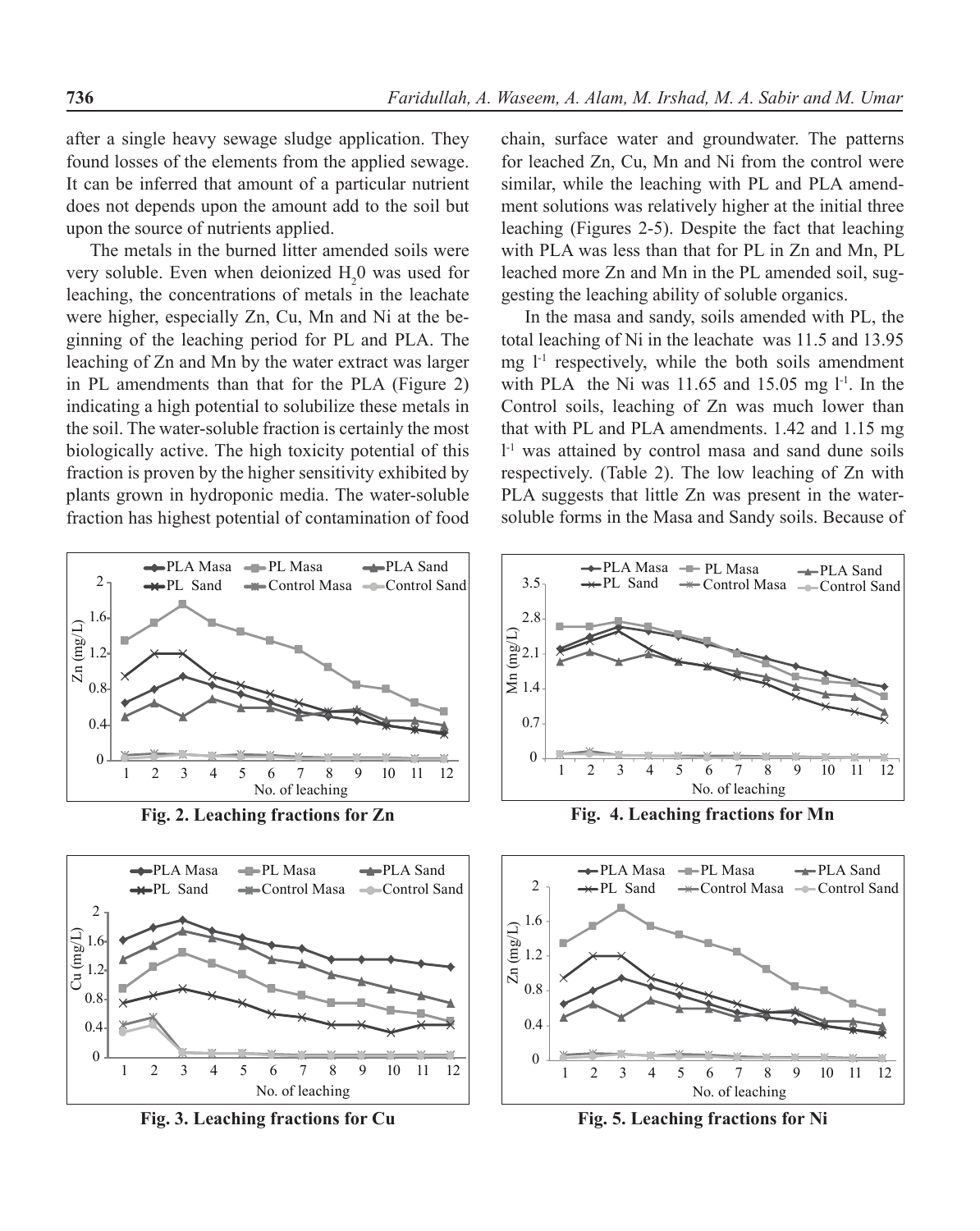| Average concentrations of Mn, Cu, Ni and<br>$\mathbb{Z}n$ (mg kg <sup>-1</sup> ) in leachates |                |    |       |       |    |
|-----------------------------------------------------------------------------------------------|----------------|----|-------|-------|----|
| Soil type                                                                                     | Manure<br>type | Cu | Mn    | Ni    | Zn |
| Masa                                                                                          | PI A           |    | 25.37 | 17 66 | 38 |

**Table 2**

|           | type        |       |             |       |       |
|-----------|-------------|-------|-------------|-------|-------|
| Masa      | PLA         | 18.33 | 25.37 17.66 |       | 13.88 |
|           | PL.         | 11.14 | 25.43       | 15.06 | 14.16 |
|           | Control     | 1.41  | 0.78        | 0.49  | 0.62  |
| Sand dune | <b>PLA</b>  | 7.46  | 20.22       | 12.66 | 8.73  |
|           | $\rm{PI}$ . | 15.26 | 20.23       | 13.94 | 6.47  |
|           | Control     | 1.16  | 0.63        | 0.28  | 0.43  |
|           | LSD(0.05)   | 0.38  | 0.17        | 0.03  | 2.41  |

the coarse soil texture, most of soluble Zn in this soil may be leached by irrigation over different fractions. Under these circumstances, a large amount of soluble organics could solubilize Zn from the soil. Boyle and Fuller (1987) found that high organic carbon in the irrigation solution facilitated the migration of Zn through a soil. This is consistent with the results in the present study. The dissolved organic matter in the PLA was effective in solubilizing Zn in this soil. This suggests that the application of poultry litter on soils with high metal content would increase the movement of Zn in the soil profile. In the soil, the pattern of Zn leaching with solution (Figures 2-5) was similar to that for Cu and Mn. The leaching of Zn with PLA and PL in the sand dune soil was smaller than that for the masa-amended soils because of the lower total Zn concentration in the PL than in the PLA amended soils (Table 1)

Soluble organic substances in the poultry litter can be effective ligands to form soluble metal-organic complexes (McBride, 1989) and, thus, increase metal mobility in the soil profile. However, with a large amount of sorption sites, solid organic matter might increase metal adsorption on soil solid phases. Therefore, field application of poultry litter may alter metal physicochemical forms, change metal distribution in soil fractions and possibly influence metal mobility. The amounts of water-soluble Cu and Mn varied with soil type and increased with increasing total Cu or Mn concentrations in PLA and PL amendments. Mn concentrations in the PL Masa leachate were 25.50 and PL sand was  $20.22mg$  liter<sup>1</sup>, where as  $25.30$  and  $20.30$ mg litter<sup>1</sup> was observed from PLA masa and PLA sand respectively. The lowest concentrations of Mn were obtained from control masa and sandy soils with 0.74 and  $0.54mg$  L<sup>-1</sup> (Figure 4). For the sake of shortening the duration of breeding, a great deal of additives Cu and Zn are widely applied to livestock and poultry feed, which result in high concentrations of Cu and Zn in manures (Cang et al., 2004). Usually, these poultry and livestock manures are used as soil amendment to enhance the soil fertility (), but Cu and Zn contained in the manures may accumulate in the soil to toxic levels after long-term application (Mitchell et al., 1992). The mobility of heavy metals in terms of their leach ability depends not only on their total concentrations in the soil but also on the soil physicochemical properties and environmental factors (Li and Shuman, 1997). Boyle and Fuller (1987) found that Zn leaching through soil columns was enhanced by elevating the dissolved soil organic carbon (DOC). Undoubtedly, livestock and poultry manures contain high contents of organic material, which can contribute organic ligands to form metal complexes in soil (McBride, 1989). Such complexes can be transported with water movement and possibly into groundwater. Shuman (1990) reported that 0.01 mol L<sup>−1</sup> CaCl<sub>2</sub> solution has comparable ionic strength chemical fertilizers are applied to the soil. Raining or irrigation will result in eluviation of ions in the soil. Three common practices are adopted for litter management in broiler units (Bernhart et al., 2010). These include single use litter, partial re-use and multi-use litter. The amount of feed spilt during feeding can significantly affect the total amount of solid and nutrients remaining in the litter (Leytem et al., 2007).

Because of the intensity of production, a number of feed ingredients, including trace elements such as As, Co, Cu, Fe, I, Mn, Se, and Zn, are used in poultry industry to prevent deficiencies and diseases, improve weight gains and feed conversion, and increase egg production in the case of poultry (Powers and Angel, 2008; Burel and Valat, 2009).

Metal mobility in soil is closely related to the physicochemical forms in the solid phases. Metals in different chemical forms have different labilities, bioavailability and susceptibility to leaching. Selective sequential extraction is a technique used to determine the solid phase forms of metals in soil, and the fractions in soil are thus operationally defined. Many sequential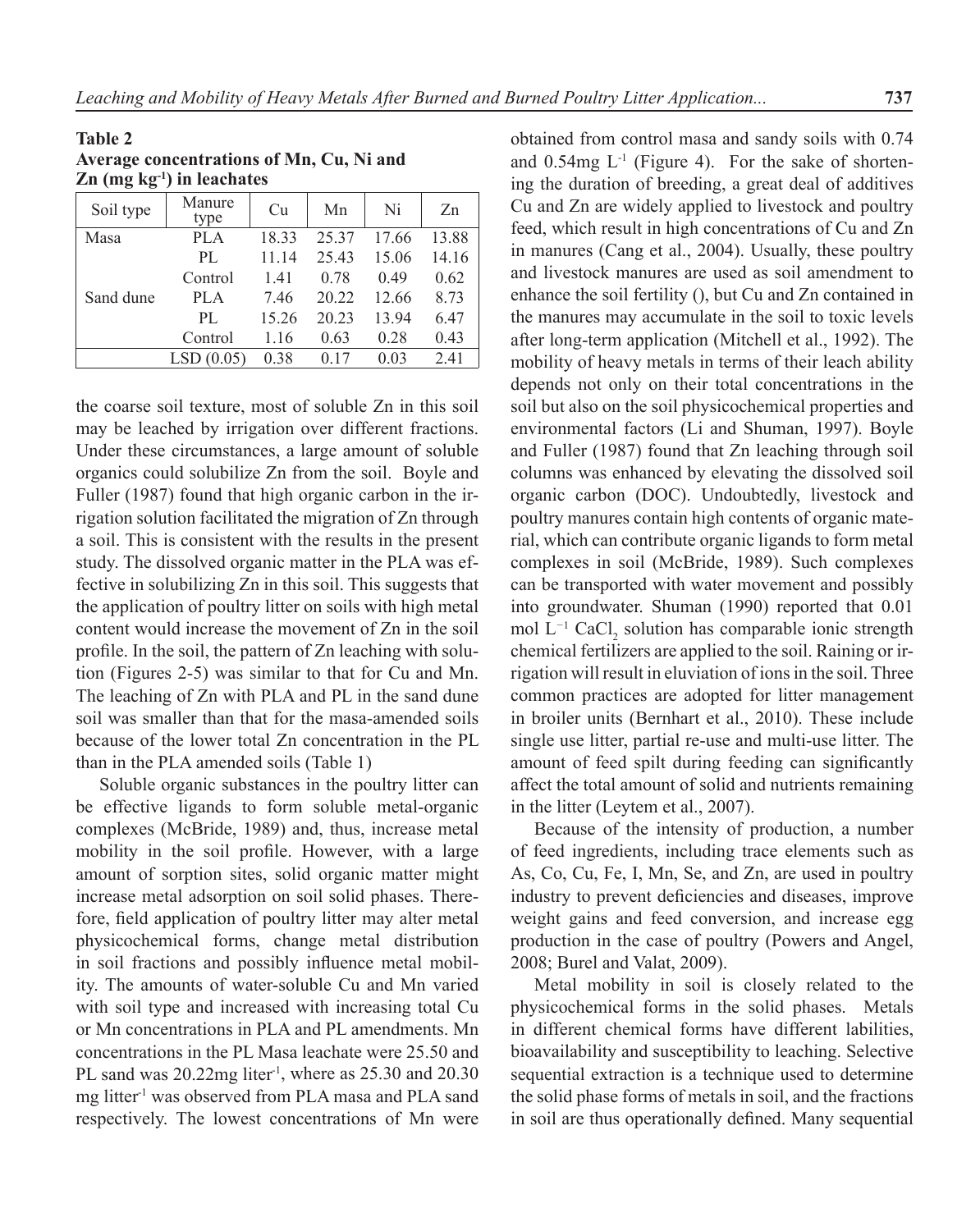extraction procedures have been developed for determination of metal in soils and manure fractions. Different methods are useful for different sources of soils or suitable for different soil conditions and amendments. The water-soluble and exchangeable forms characterize the most mobile and immediately bioavailable forms. They are the most labile metal forms in the soil environment and have greater leaching potential than the other forms (Faridullah et al., 2008a; 2008b). With this technique, it is possible to determine the quantity and sources of the metals being solubilized from soil solid phases. Dissolved organic matter in poultry litter could contribute effective organic ligands to form complexes with heavy metals in soil (McBride, 1989;

Bolton & Evans, 1991). As compared with other studies (Jones and Turki, 1997), the sandy soils in this study had lower proportions of residual Zn and Cu fractions. Higher proportions of non-detrital metals, including exchangeable, carbonate-bound, organically bound and oxide-bound fractions, in the soils suggested that the soils had considerable potential for Cu and Zn loss to the environment. (Faridullah et al., 2008)

Cu and Zn are strongly bound to organic matter and the land application of organic matter-rich poultry manure is likely to result in the accumulation of such metals in soils (HE et al., 2009). Over-supplementation of Cu and Zn do not seem to have direct environmental effects but are potentially phytotoxic (Novak et al.,



**Fig. 6 and 7. Release of Cu and Mn, concentration from two types of soil amended with poultry litter and poultry litter ash with a wide range of pH and EC**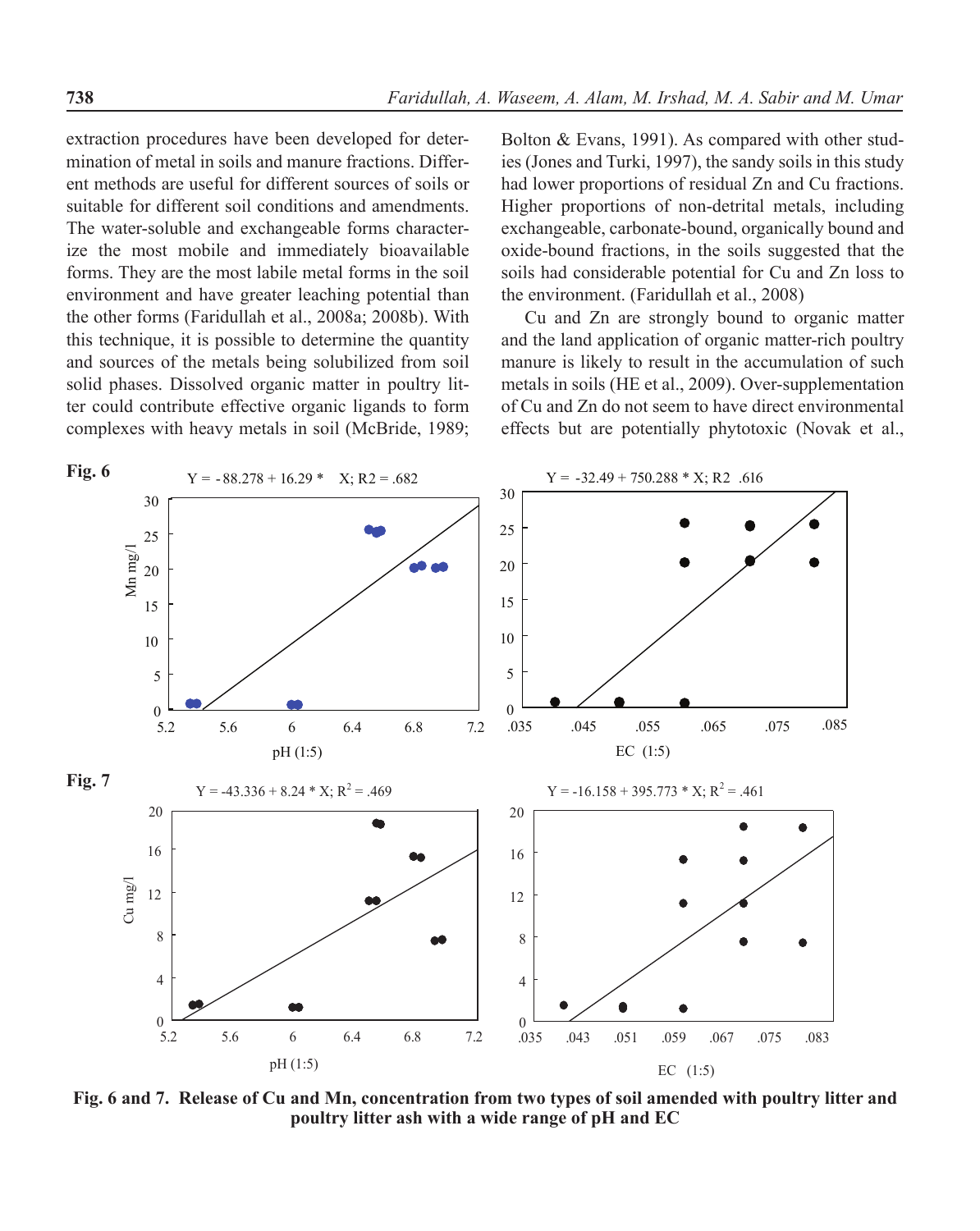2008). The environmental risk of heavy metals such as Cu and Zn is largely dependent upon the ability of the soil to adsorb these elements and the potential for leaching or loss by soil erosion (Gupta and Charles, 1999).

A linear correlation was obtained between the total leaching amounts of Zn, Cu, Ni and Mn with pH and EC in each soil column (Figures 6-9).

The differences in water-soluble Cu or Zn between the soils and manure types were probably due to the differences in soil pH and Ca (CaCO3) content, as pH were higher in the litter ash than in the unburned material (Table 1). Greater sorption affinity and/or precipitation in soils with a higher pH have been reported. Nonetheless, low critical values for all metals in the both soils suggested that accumulation of above metal in the soils posed a great risk of metal toxicity in water. Metal concentrations in leachates varied with soils and manure types and with their respective total Cu,Zn, Mn and Ni concentrations. The slope of the linear relation between the Cu, Zn, Mn and Ni concentration and soil pH was very small. Additionally, Yong and Phadungchewit (1993) reported that a change in soil solution pH resulted in a corresponding change of the dominant retention mechanisms of metals in soils. The pH effects were also thought to relate to the exchange



**Fig. 8 and 9. Release of Zn and Ni, concentration from two types of soil amended with poultry litter and poultry litter ash with a wide range of pH and EC**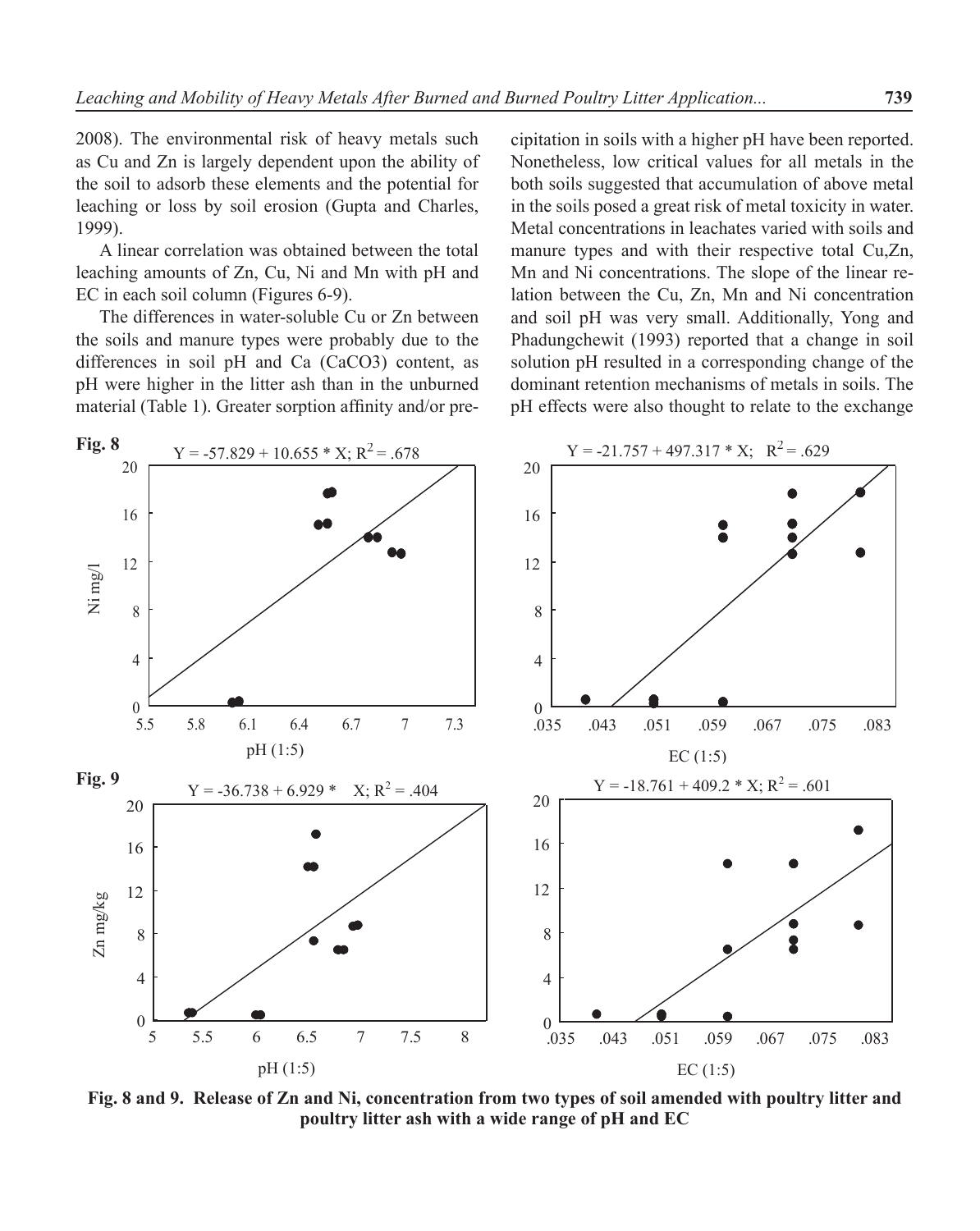of  $H^+$  with metals and the effect of pH on dissolutionprecipitation and oxidation of Fe and Mn oxides

## **Conclusions**

Poultry litter, a combination of excreta, feathers, wasted feed, and bedding materials, is a valuable byproduct of poultry production. It has been used as a soil amendment for decades to enhance soil fertility .Although poultry litter rarely contains high contents of potentially harmful metals.

The sandy soils had a low affinity and sorption capacity for heavy metals; they were sensitive to runoff loss of metals. Higher proportions of non-detrital metals, including exchangeable, carbonate-bound, organically bound and oxide-bound fractions, in the soils suggested that the soils had a considerable potential for Cu, Mn, Ni and Zn loss to the environment. With an increasing accumulation of these metals, the potential for their loss to surface waters also increased. The extractability of these metals increased with increasing soil Cu, Mn, Ni, and Zn accumulation. There were obvious critical concentration levels of the metals in the soils, above which the solubility of these increased rapidly. The soluble metals in the soils mainly originated from the exchangeable fractions. The highest concentrations of Zn, Mn, Ni and Cu were found in the leachate of the PL column and the total amounts of Cu, Mn, Ni and Zn eluted from the two soils amended with PLA and PL. The concentration of these metals varied considerably in the order of PLA masa > PLA sand > PL masa > PL sand > control. If the soil receiving intensive manures is heavily irrigated or it receives precipitation, the elution of soil heavy metals would pose a threat to groundwater.

From our studies of the leachate collected from litter ash-amended soil columns, we conclude that all significant trace metals existed mostly as organic complexes in the soil solution. Thus, metal displacement in the soil is favored through the association with mobile organic molecules from the burned and unburned poultry litter. However, in all soils studied, the large majority of waterextractable trace metals applied with the PL and PLA are not expected to leach in the short term. For sandy soils, trace metal mobility is higher and trace metals show a potential for rapid vertical displacement.

The soluble complexes with heavy metals can be transported downward and possibly deteriorate groundwater quality. Not only poultry litter, but also sewage sludge and forest litter can release a large amount of soluble organic ligands. The addition of soluble organic ligands has been found to decrease the sorption of trace metals by soils. Environmental hazards derived from heavy metals are closely linked to metal mobility, and thus to the concentrations of the metals in the soil solution. The mobility of heavy metals in terms of leach ability depends not only on the total concentration in soil but also on soil properties and environmental factors. The movement of heavy metals in soil profiles has received considerable attention, since even a slow transport through soil and subsoil materials may result in an increased content of heavy metals in the groundwater.

## **References**

- **Adeli, A., H. Tewolde, K. R. Sistani and D. E. Rowe**, 2009. Broiler litter fertilization and cropping system impacts on soil properties. *Agronomy Journal,* **110:** 1304-1310.
- **Bernhart, M., O. O. Fasina, J. Fulton and C. W. Wood**, 2010. Compaction of poultry litter. *Bioresource Technology*, **101:** 234-238.
- **Bolton, K. A. and L. J. Evans,** 1991. Elemental composition and speciation of some landfill leachates with particular reference to cadmium. *Water, Air, Soil Pollu.,* **60:** 43–53.
- **Boyle, M. and W. H. Fuller,** 1987. Effect of municipal solid waste leachate composition on zinc migration soils. *J. Environ. Qual.,* **16:** 357–360.
- **Burel, C. and C. Valat,** 2009. The effect of the feed on the host-microflora interactions in poultry: an overview. Proceedings in International Symposium on Sustainable animal production - the challenges and potential developments for professional farming for 13<sup>th</sup> Congress of the International Society for Animal Hygiene pp.365-383.
- **Cang, L., Y. J. Wang, D. M. Zhou and Y. H. Dong,** 2004. Heavy metals pollution in poultry and livestock feeds and manures under intensive farming in Jiangsu Province. *J. Environ. Sci.,* **16** (3): 371–374.
- **Chan, K. Y., L. Vanzwieten, L. Meszaros, A. Downie and S. Joseph,** 2008 Using poultry litter biochars as soil amendments. *Australian Journal of Soil Research*, **46:** 437-444.
- **FAO,** available at: http://www.fao.org/docrep/007/y5460e/